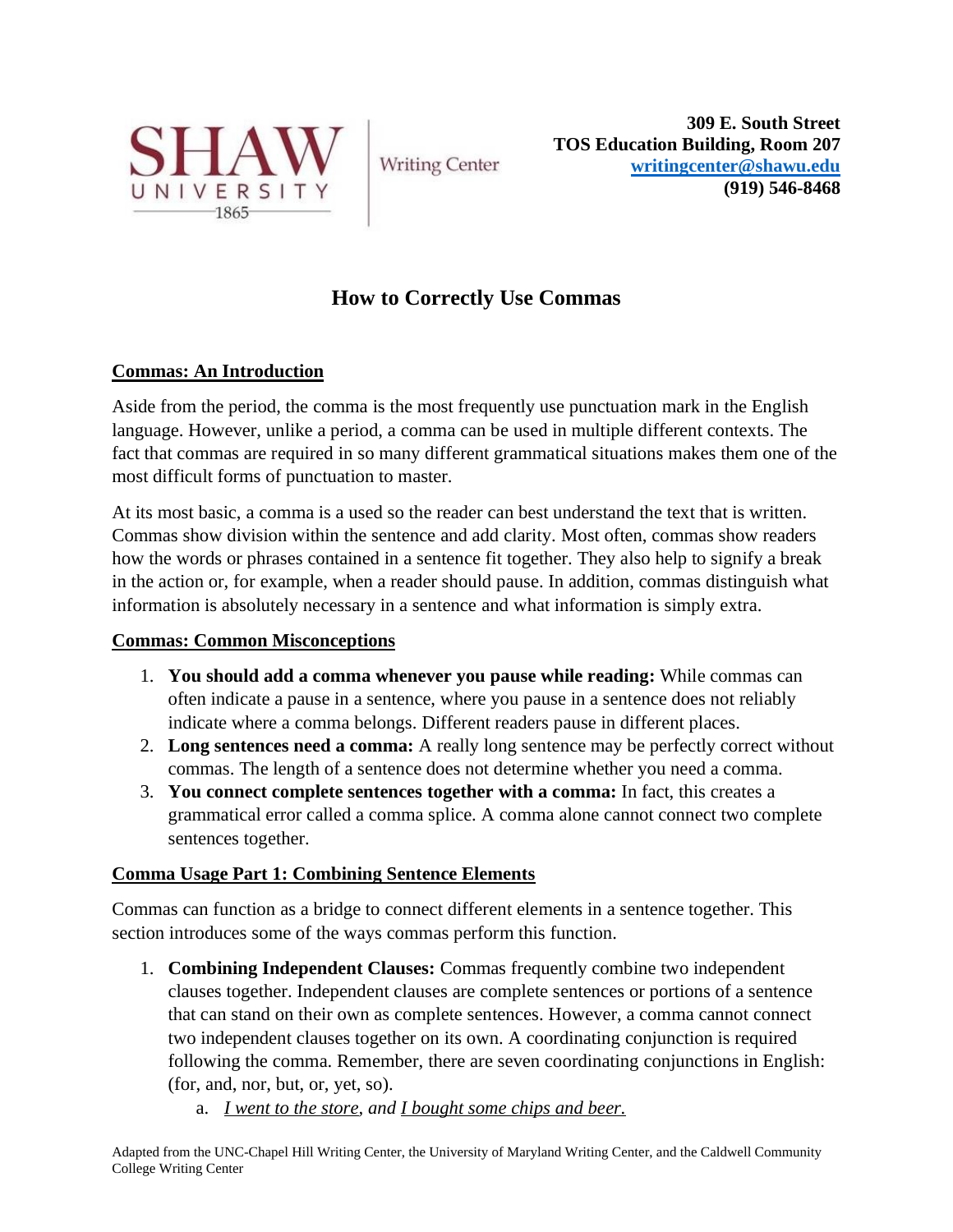b. *Cardi B is performing in Raleigh, but the concert is already sold-out.*

2. **Combining Dependent and Independent Clauses:** Commas are also used to combine a dependent clause and an independent clause. Unlike an independent clause, a dependent clause is not a complete sentence and cannot stand on its own as one. Dependent clauses generally begin with something called a subordinating conjunction. A subordinating conjunction is simply a word or phrase that introduces a dependent clause. There are many subordinating conjunctions in English: (because, if, before, when, since, after, etc.).

If the dependent clause comes **before** the independent clause, use a comma at the end of the dependent clause.

- *a. After I graduated high school, I enrolled at Shaw University.*
- *b. If you are a sneakerhead, you must own a pair of Jordans.*

If the dependent clause comes **after** the independent clause, you do not use a comma.

- *a. I enrolled at Shaw University after I graduated high school.*
- *b. You must own a pair of Jordans if you are a sneakerhead.*
- 3. **Combining Introductory Elements:** Writers often introduce a sentence with something called an introductory element that provides some additional information or clarification to a sentence. Introductory elements include introductory dependent clauses, introductory phrases, and introductory words. An introductory element always has a comma at the end separating it from the complete sentence that follows.

**Introductory dependent clauses** are dependent clauses (a subordinating conjunction + independent clause) that introduce a sentence.

- *a. When my brother got married, I was the best man at his wedding.*
- *b. Before I was born, my parents already had four children.*

**Introductory phrases** are phrases of three or more words that introduce a sentence but are not dependent clauses or complete sentences.

- *a. After the party, I drove straight back to my apartment.*
- *b. The greatest boxer of all time, Muhammad Ali's record is 56-5-0.*

**Introductory words** are single words (or sometimes a pair of words) that introduce a sentence.

- *a. Overall, my experience in Alpha Kappa Alpha has been amazing.*
- *b. In retrospect, I should have tried out for the football team as a freshman.*
- 4. **Items in a List:** When you want to list three or more items in a sentence, commas indicate those items are connected in the form of a list. They also function to separate each item from the others in the list to avoid confusion when reading. Remember that items in a list do not just include nouns. List can also be made up of verbs, adjectives, adverbs, and even phrases. Finally, American English generally requires the use of something called the Oxford comma, which is what the comma between the second to last and last item in the list is called.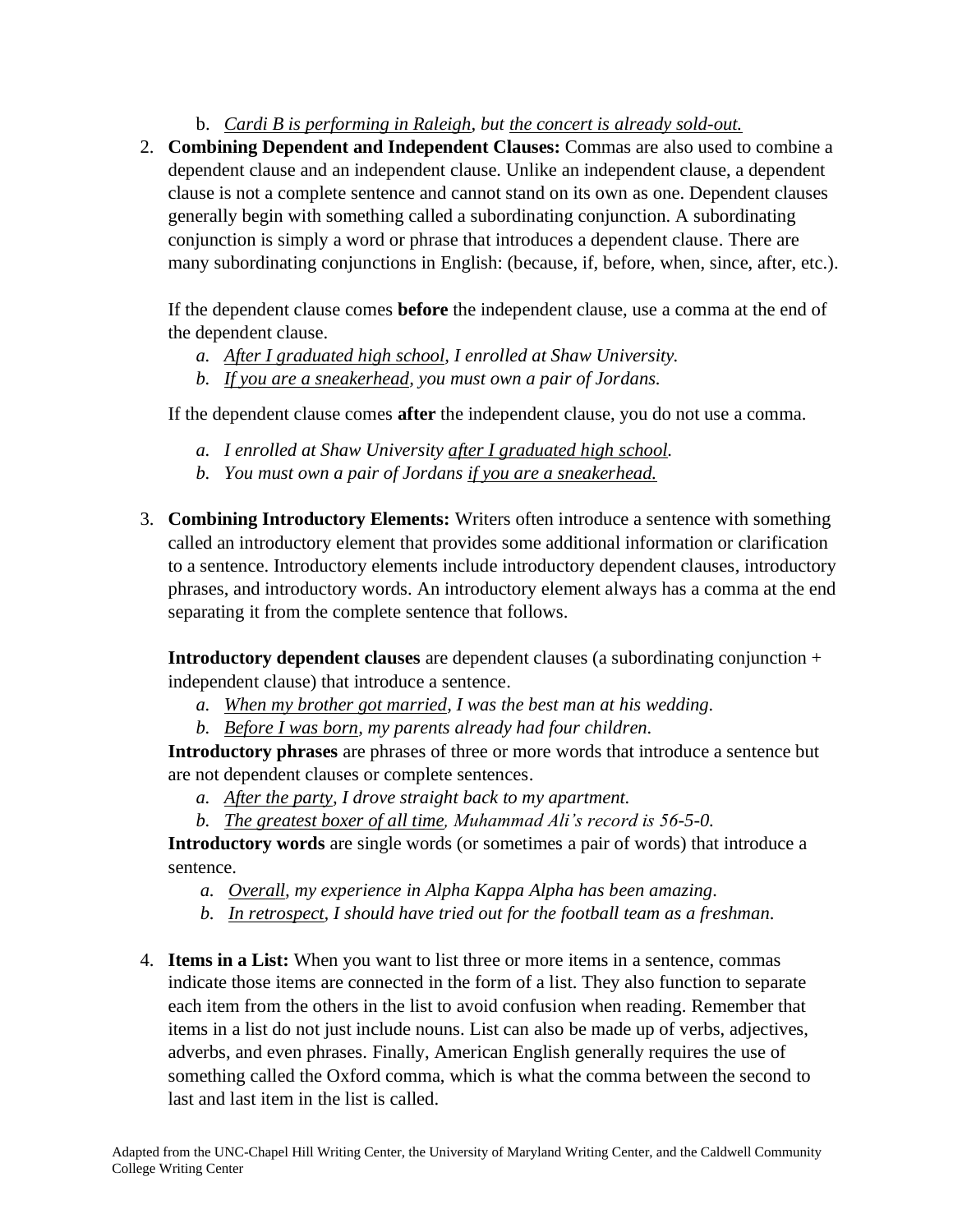**A list of nouns, verbs, adverbs, and phrases** always requires commas to separate each item in the list.

- *a. I ordered pizzas, wings, breadsticks, and sodas from Dominos.*
- *b. I am in a triathlon, so I will have to run, swim, and bike if I want to win the race.*
- *c. Remember, you must answer the questions quickly, completely, and thoroughly.*
- *d. The bus hit the guardrail, flipped on its side, skidded across the highway, and came to a rest in the median.*

**However, a list of adjectives** does not always require commas. If you have a list of two or more adjectives that modify a noun, you do use commas. These adjectives are called coordinate adjectives. If one or more adjectives is modifying another adjective, you do not use commas. These are called cumulative adjectives. One way to tell the difference between coordinate and cumulative adjectives is to place the word "and" between each adjective in your list. If the list makes sense and sounds correct with the word "and," you have coordinate adjectives. If the list does not make sense and sounds incorrect, you have cumulative adjectives.

- *a. My boyfriend is handsome, athletic, intelligent, and rich.* (In this example, the list of adjectives modifies the noun "boyfriend," and therefore, each adjective must be separated by a comma*.*)
- *b. The thick, fluffy pancakes were covered in sweet, golden syrup.* (In this example, there are two lists of adjectives. The first two modify the noun "pancakes," and the second two modify the noun "syrup." Unlike other lists that only require commas when there are three or more items, even two coordinate adjectives together require a comma*.*)
- *c. My girlfriend is wearing a light aqua blue skirt.* (In this example, the adjectives "light" and "aqua" modify the adjective "blue." As a result, commas are not necessary here*.*)

# **Comma Usage Part 2: Including Supplemental Information**

Commas are also used to include additional and supplemental information in a sentence. This information is not essential to the meaning of the sentence but offers readers extra, helpful information. The number of commas used will depend on where the supplemental information is included in the sentence.

- 1. **Interrupters:** Sometimes we include supplemental information in the middle of a sentence. These instances are called interrupters because that supplemental information "interrupts" the sentence. When you include an interrupter in a sentence, you must have a comma before the interrupter begins and a comma after the interrupter ends. Remember that an interrupter must not change or alter the meaning of the sentence. Rather, it simply provides additional information without changing the meaning.
	- *a. The color maroon, which I love, is one of the primary colors of Shaw University.*
	- *b. I have a new car, unlike my sister, that I drive every day.*